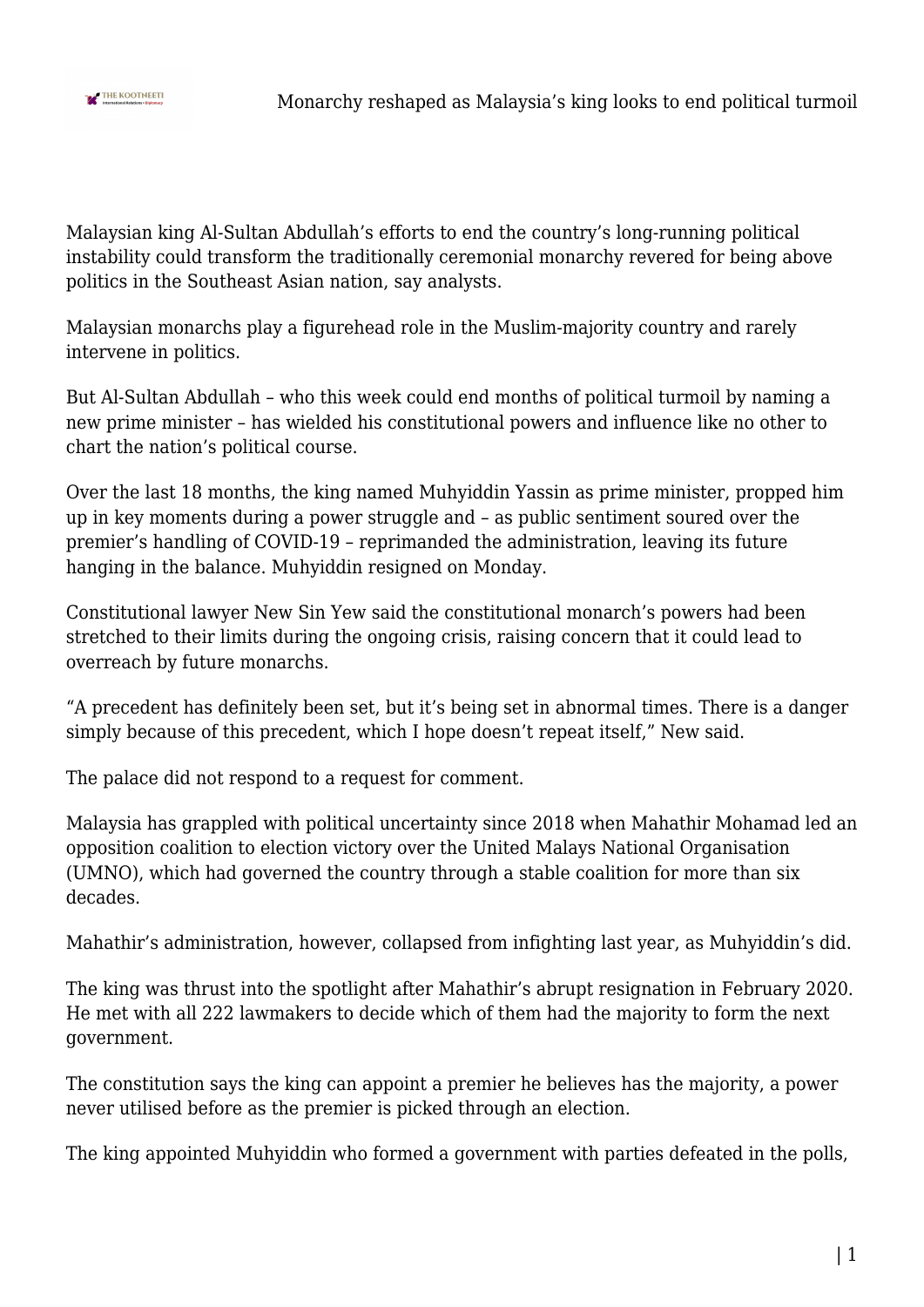

including UMNO, even as Mahathir said he had regained a majority.

When UMNO threatened to withdraw support for Muhyiddin amid tensions in late 2020, the king repeatedly urged lawmakers to quit politicking and support the premier in a budget vote to prevent the government from collapsing during the pandemic.



Image source: A News

## **Mirroring public mood**

Oh Ei Sun, a senior fellow at the Singapore Institute of International Affairs, said the king had a good understanding of the populace and his actions mirrored popular sentiment.

The king refused an October request from Muhyiddin to declare emergency rule, a move critics said would have allowed the premier to suspend parliament and stymie efforts to remove him. He did grant a seven-month emergency later in January as COVID-19 cases rose.

But last month the king admonished Muhyiddin's administration over its handling of emergency laws, saying they had been revoked without his consent and went against the constitution. That rare rebuke gave fresh impetus for Muhyiddin's rivals and the premier quit less than three weeks after.

Royal historian Kobkua Suwannathat-Pian said the king had not acted beyond the scope of